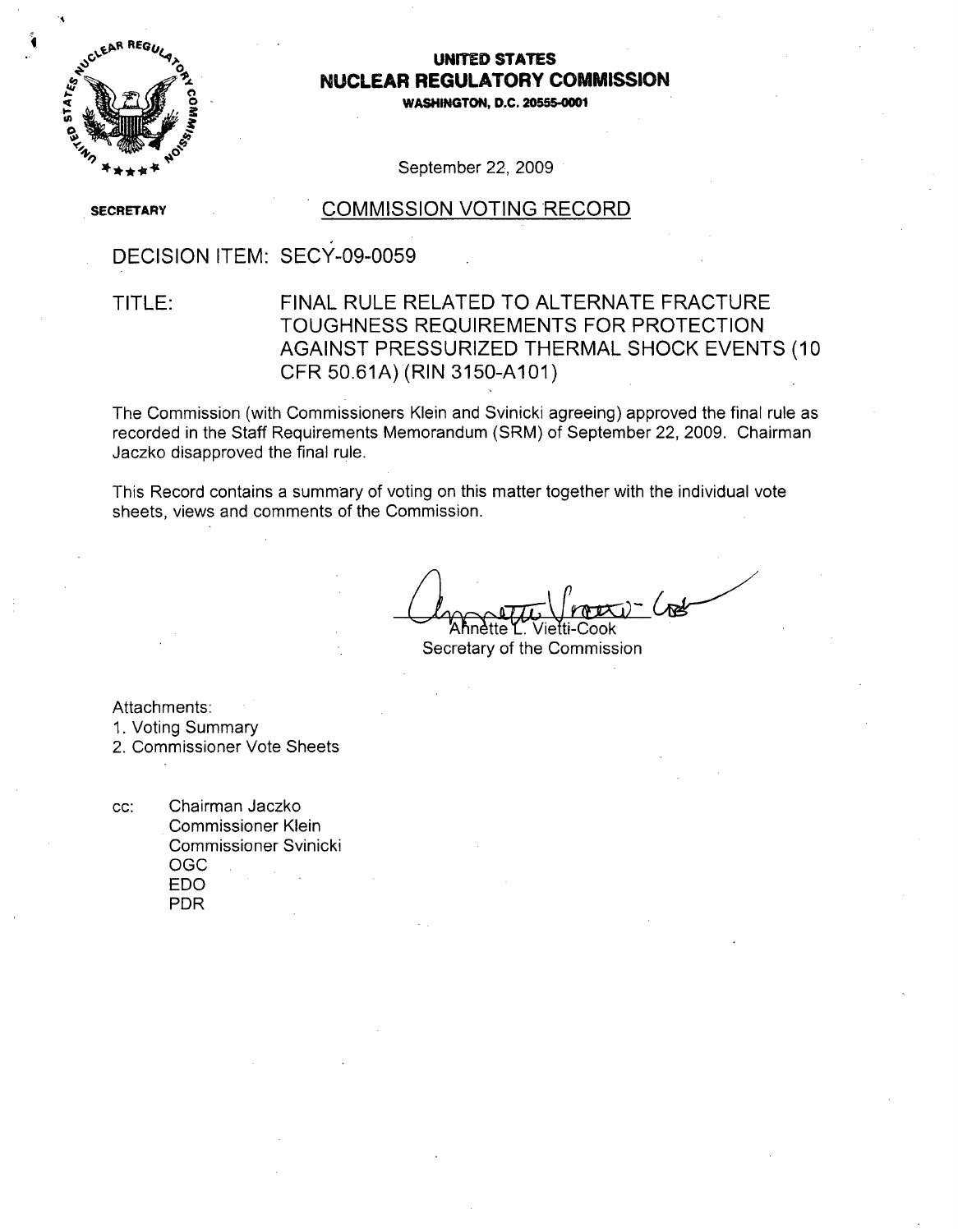### VOTING SUMMARY - SECY-09-0059

### RECORDED VOTES



### COMMENT RESOLUTION

In their vote sheets, Commissioners Klein and Svinicki approved the final rule and Chairman Jaczko disapproved the final rule. Subsequently, the Commission affirmed the final rule in an Affirmation Session as reflected in the SRM issued on September 22, 2009.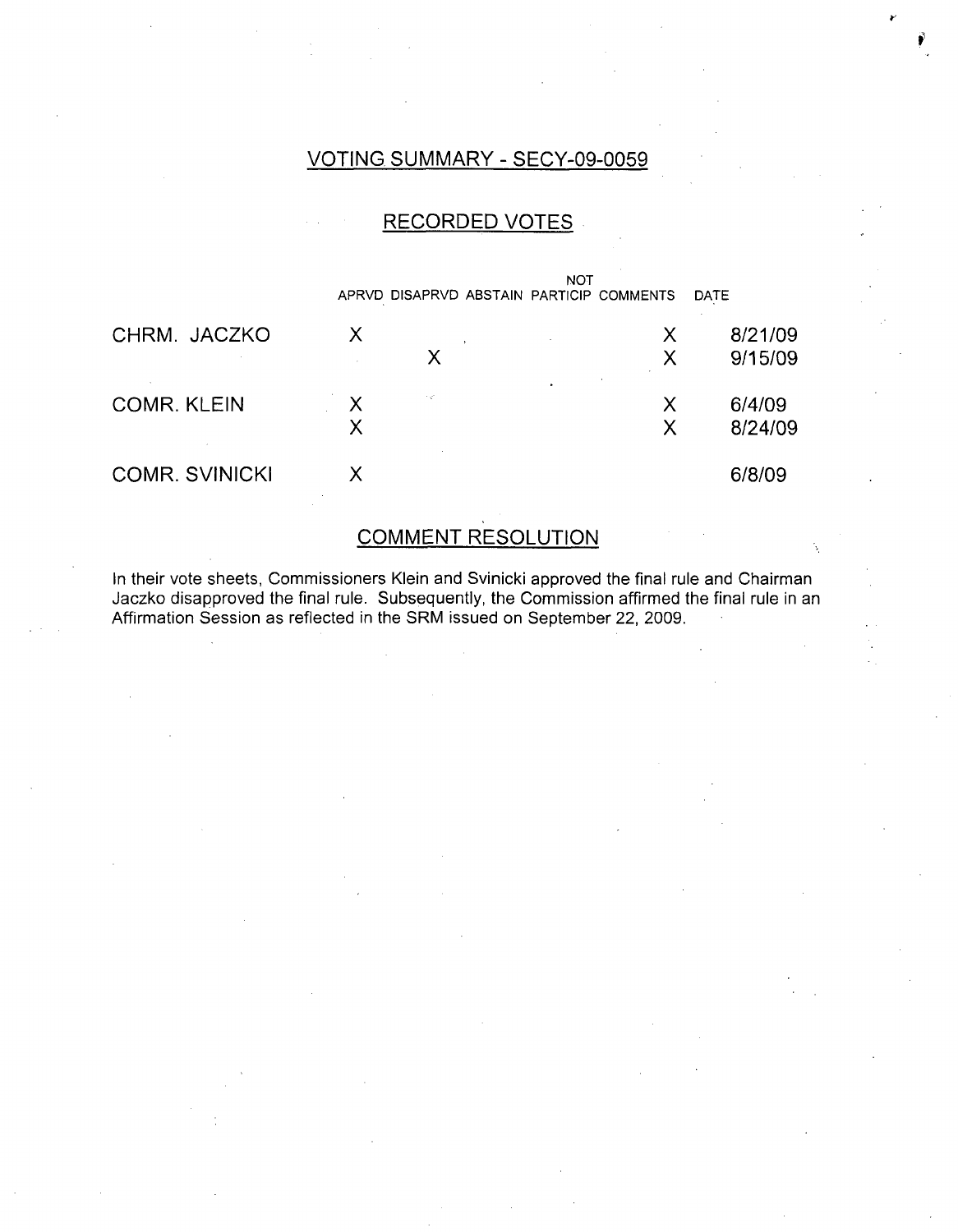# AFFIRMATION ITEM **.**

# RESPONSE SHEET

| TO:             | <b>Annette Vietti-Cook, Secretary</b>                                                                                                                                                            |
|-----------------|--------------------------------------------------------------------------------------------------------------------------------------------------------------------------------------------------|
| <b>FROM:</b>    | <b>COMMISSIONER JACZKO</b>                                                                                                                                                                       |
| <b>SUBJECT:</b> | SECY-09-0059 - FINAL RULE RELATED TO<br><b>ALTERNATE FRACTURE TOUGHNESS</b><br><b>REQUIREMENTS FOR PROTECTION AGAINST</b><br>PRESSURIZED THERMAL SHOCK EVENTS (10 CFR<br>50.61a) (RIN 3150-AI01) |

| Approved<br>XX           |              | <b>Disapproved</b>     | <b>Abstain</b> |
|--------------------------|--------------|------------------------|----------------|
| <b>Not Participating</b> |              |                        |                |
| <b>COMMENTS:</b>         | <b>Below</b> | <b>Attached X None</b> |                |

 $\sqrt{}$  121

DATE

Entered on "STARS" Yes \_\_ No \_\_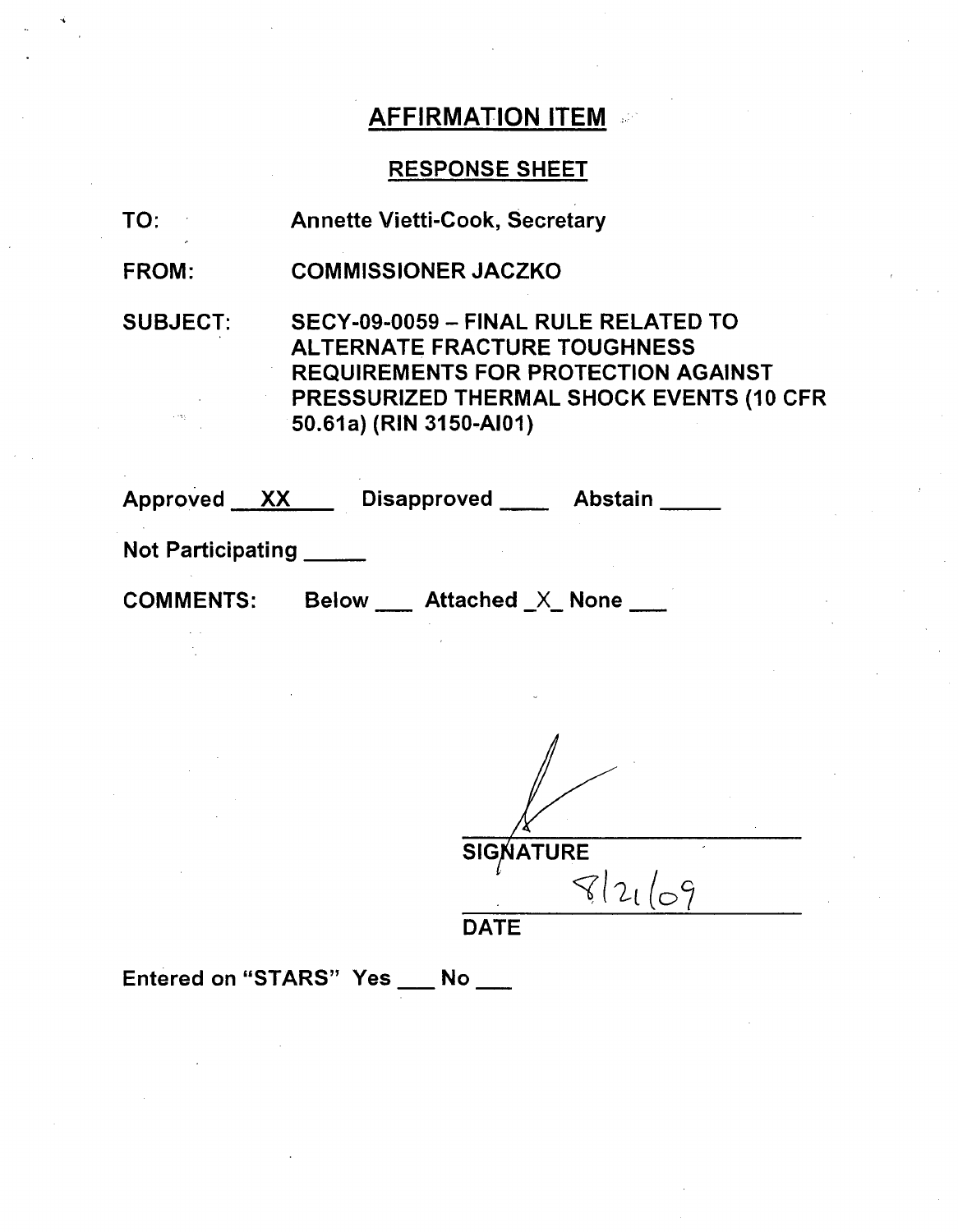#### Commissioner Jaczko's Comments on **SECY-09-0059** Final Rule Related to Alternate Fracture Toughness Requirements for Protection Against Pressurized Thermal Shock Events **(10** CFR 50.61a) (RIN **3150-AI01)**

The requirements in 10 CFR 50.61a have served the agency well over the past 20 years in providing protection of public health and safety. I recognize that there this is clear support for moving forward with revising these requirements, and I approve of the final rule. In my previous votes, I proposed an alternative approach that I believe would maintain safety and still allow licensees to address challenges with embrittlement over the life of the reactor. **I** believe that the rule change is for licensee convenience only and is not necessary since fracture toughness can still be evaluated on a case-by-case basis under the current rule.

The recommendations of the Advisory Committee on Reactor Safeguards should be addressed by the staff. Specifically, to aid in the implementation of the rule, the staff should undertake an effort to verify and document the capability of nondestructive examination (NDE) procedures that will be used to characterize the flaw distributions in reactor vessels; and an effort is needed to plan for the most effective use of surveillance samples to ensure that any deviations from the current understanding of embrittlement trends in reactor vessels will be identified in a timely manner.

Notwithstanding, I continue to support the need for all PWRs to update their material embrittlement metric using the updated embrittlement correlation. This would provide a baseline upon which to assess the vulnerability of each potentially affected unit in a consistent manner across the U.S. reactor fleet. Those that exceeded the screening criteria would then perform a complete reanalysis in accordance with the updated technical basis. The promulgation of voluntary options to existing requirements leads to increased complexities in understanding and ensuring compliance with the licensing and design basis. This results in us placing an additional burden on our licensing and inspection staff to be fully versed to address the different approaches to safety in a consistent and timely manner. The bifurcation of requirements also leads to challenges in our communications to external stakeholders on the NRC's coherent approach to nuclear safety.

Signature 8/21/09 Date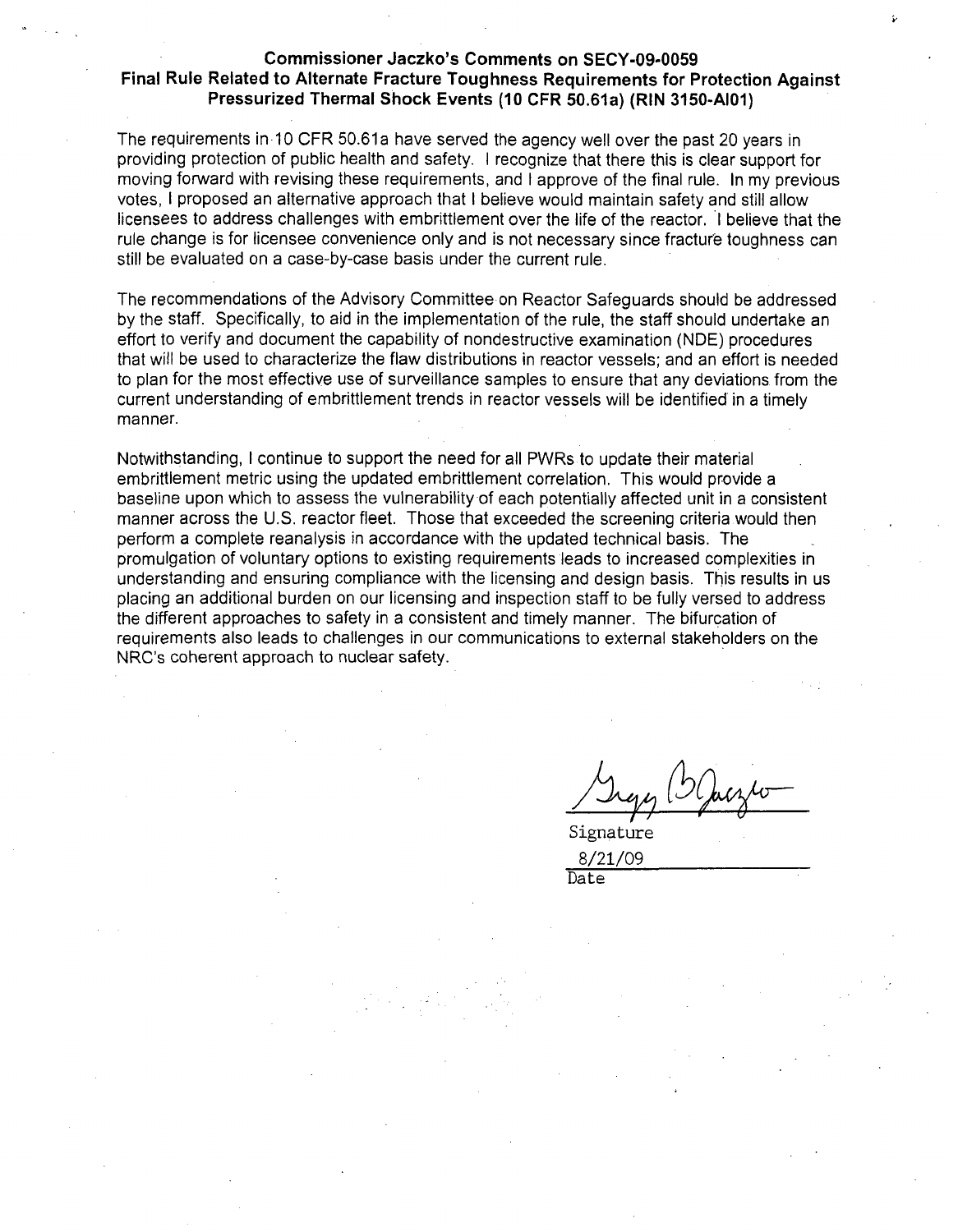#### SUPPLEMENTAL VOTE

#### AFFIRMATION ITEM

#### RESPONSE SHEET

TO: Annette Vietti-Cook, Secretary

FROM: COMMISSIONER JACZKO

SUBJECT:

SECY-09-0059 - FINAL RULE RELATED TO ALTERNATE FRACTURE TOUGHNESS REQUIREMENTS FOR PROTECTION AGAINST PRESSURIZED THERMAL SHOCK EVENTS (10 CFR 50.61a) (RIN 3150-AI01)

Approved Disapproved X Abstain

Not Participating **\_**

COMMENTS: Below \_\_ Attached X

None

Levery B Vocal **SIGNATURE** 

09/15/09 DATE

Entered on "STARS" Yes  $X$  No  $\_\_\_\$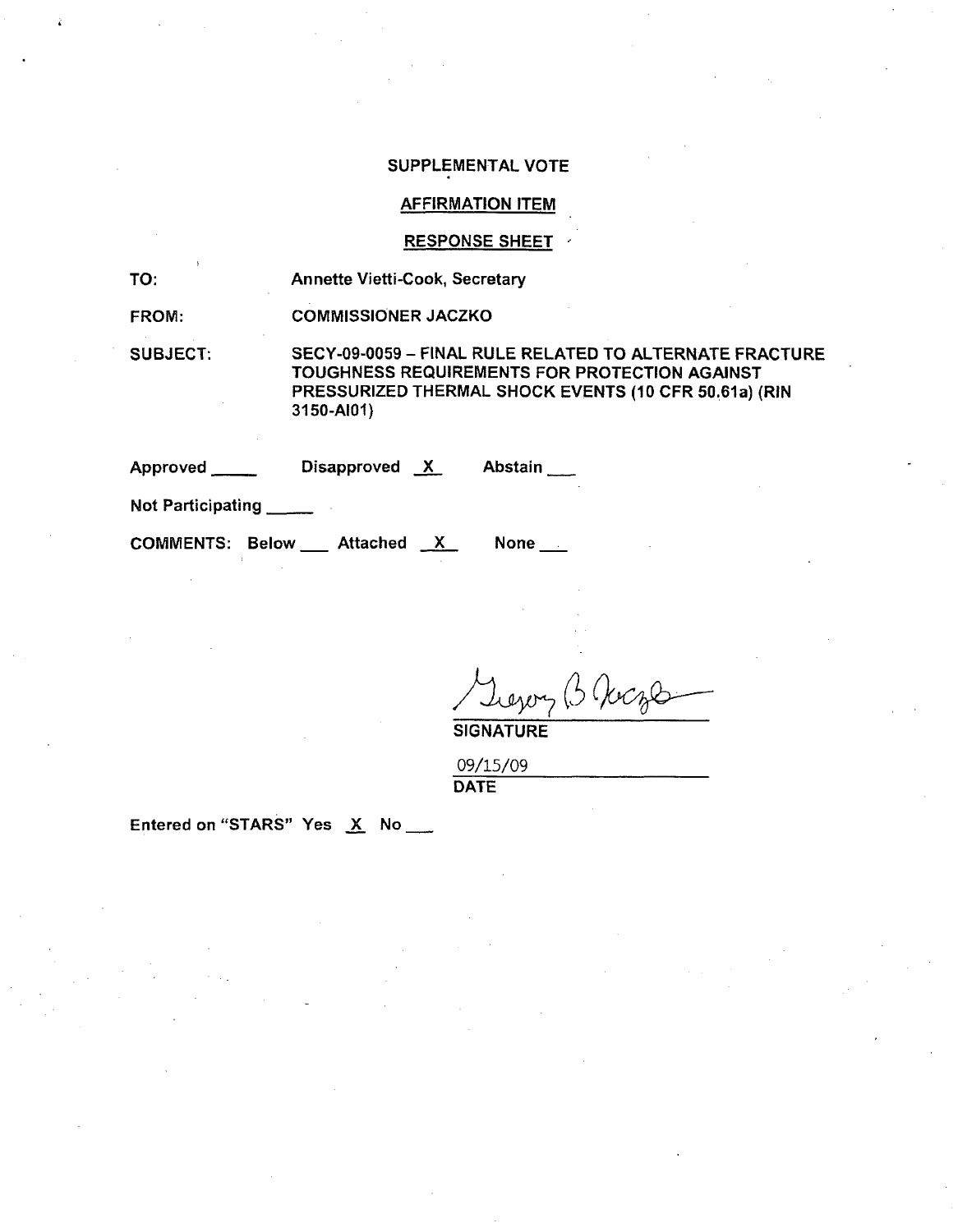#### Chairman Jaczko's **SUPPLEMENTAL** Comments on **SECY-09-0059** Final Rule Related to Alternate Fracture Toughness Requirements for Protection Against Pressurized Thermal Shock Events **(10** CFR 50.61a) (RIN 3150-AIoI)

Upon consideration of the final majority position, I must reassess my earlier vote and disapprove of this rule.

In my initial vote, I proposed changes to the rule that would have addressed the recommendations of the Commission's Advisory Committee on Reactor Safeguards. Specifically, to aid in the implementation of the rule, I believe the Commission should have directed the staff to undertake an effort to verify and document the capability of nondestructive examination procedures that will be used to characterize the flaw distributions in reactor vessels. **I** believe the Commission should have also directed the staff to plan for the most effective use of surveillance samples to ensure that any deviations from the current understanding of embrittlement trends in reactor vessels will be identified in a timely manner.

Additionally, I proposed that all pressurized water reactors should be required to update their material embrittlement using the updated embrittlement correlation. This would provide a baseline upon which to assess the vulnerability of each potentially affected unit in a consistent manner across the operating reactors. Those that exceeded the screening criteria would then perform a complete reanalysis in accordance with the updated technical basis.

Without the majority agreeing to either of these beneficial changes, I can not vote for this final rule. It is voluntary, for licensee convenience, and unnecessary since fracture toughness can be evaluated on a case-by-case basis under the current rule.

Y Leyery (3 (Jeogle 09/15/09)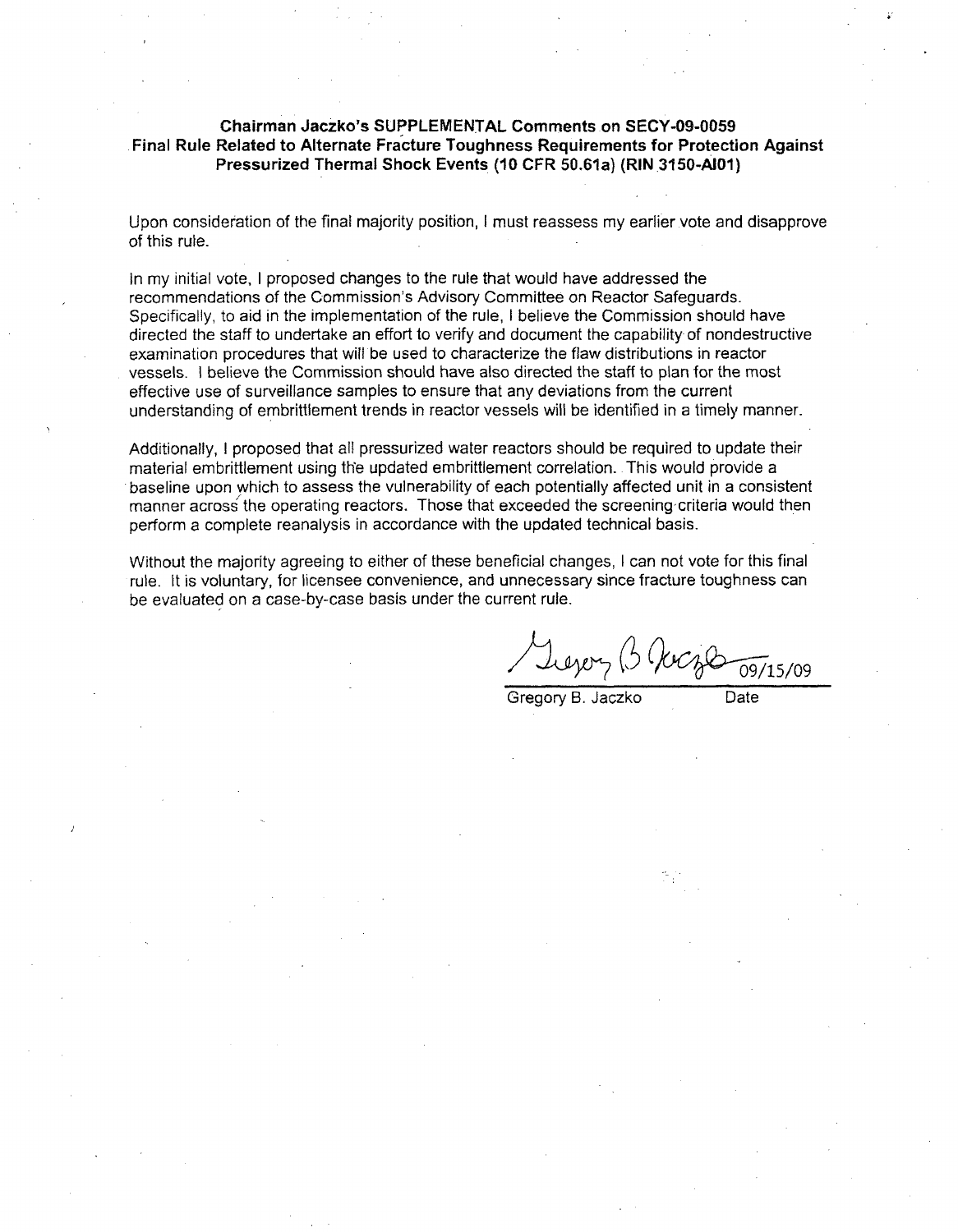# AFFIRMATION ITEM

### RESPONSE SHEET

- TO: Annette Vietti-Cook, Secretary
- FROM: COMMISSIONER KLEIN

SUBJECT: SECY-09-0059 - FINAL RULE RELATED TO ALTERNATE FRACTURE TOUGHNESS REQUIREMENTS FOR PROTECTION AGAINST PRESSURIZED THERMAL SHOCK EVENTS (10 CFR 50.61a) (RIN 3150-AI01)

| <b>Approved</b> |  | <b>Disapproved</b> | <b>Abstain</b> |
|-----------------|--|--------------------|----------------|
|-----------------|--|--------------------|----------------|

Not Participating **\_**

 $\bullet$ 

COMMENTS: Below Attached X None

SIGNATU

 $414/09$ **DATE** 

Entered on "STARS" Yes  $\swarrow$  No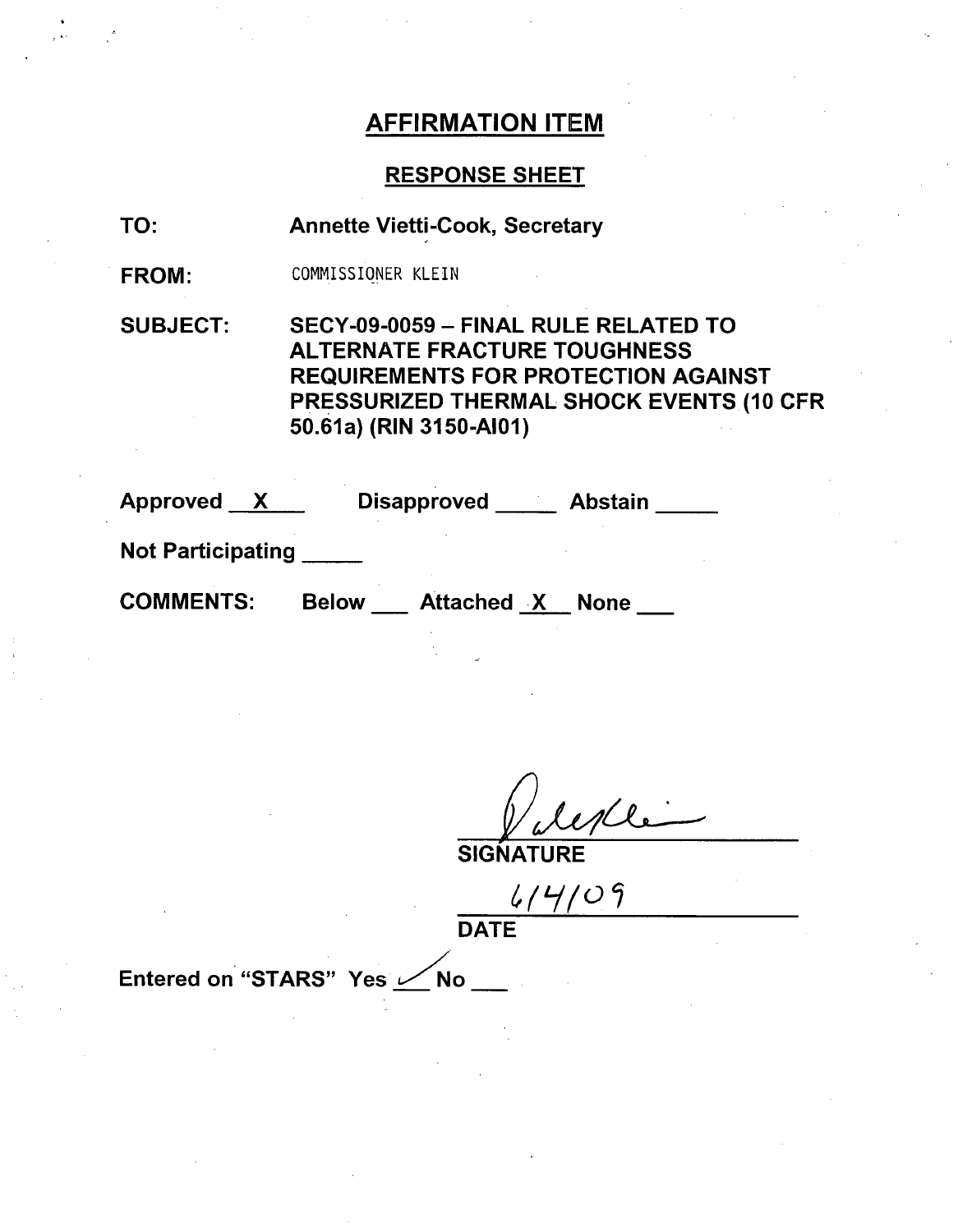#### Commissioner Klein's Comments on **SECY-09-0059,** Final Rule Related to Alternate Fracture Toughness Requirements for Protection Against Pressurized Thermal Shock Events **(10** CFR 50.61 a)

I approve the staff's recommendation to publish the final rule, §50.61a, to provide alternate fracture toughness requirements for protection against pressurized thermal shock (PTS) events for pressurized water reactor (PWR) vessels.

Consistent with the Commission's PRA policy statement, this new alternate rule applies risk information to the regulatory requirements in a manner that complements deterministic engineering approaches and supports the traditional defense-in-depth philosophy. The technical basis for the existing §50.61 uses various models and parameters to estimate the probability of a PWR vessel developing a breach as a consequence of PTS loading. Since the 1980s, when the parameters used to predict the embrittlement characteristics of reactor vessel material were last revised, a substantial amount of reactor vessel surveillance data has been collected. In addition, improved scientific understanding and better analytical models have led to more realistically conservative probabilistic fracture mechanics analyses. The new rule, §50.61a, incorporates these advancements within a risk-informed framework that is commensurate with the Commission's safety goals.

In addition, the requirements developed for this rule adhere to the concept of the balanced application of risk related information that is also envisioned in the Commission's PRA policy statement. On one hand, decades of operating experience, better science, and state-of-the-art modeling capability allow us to "reduce unnecessary conservatism." On the other hand, the rule would require licensees to submit surveillance data to determine if the embrittlement of a specific heat of vessel material is consistent with the embrittlement predicted by the correlation estimates. This information would allow us to assess the predictive capability of the calculated estimates, particularly for the latter portion of the licensed operating period for which there is a need for more data. The rule would also require licensees to look for smaller flaws in the ultrasonic testing data used for ASME inspections to account for uncertainties in the ultrasonic examinations. The result is a sound, risk-informed rule that is consistent with the fair-minded intent of the Commission's policy to "reduce unnecessary conservatism," but "where appropriate.., support the proposal for additional regulatory requirements."

This rulemaking effort, in my view, exemplifies the best of the staff's dedication and pursuit of excellence in risk-informing our regulations. My compliments to the staff for a job well done.

Dale E. Klein **Date** 

**6/** Y **/2009**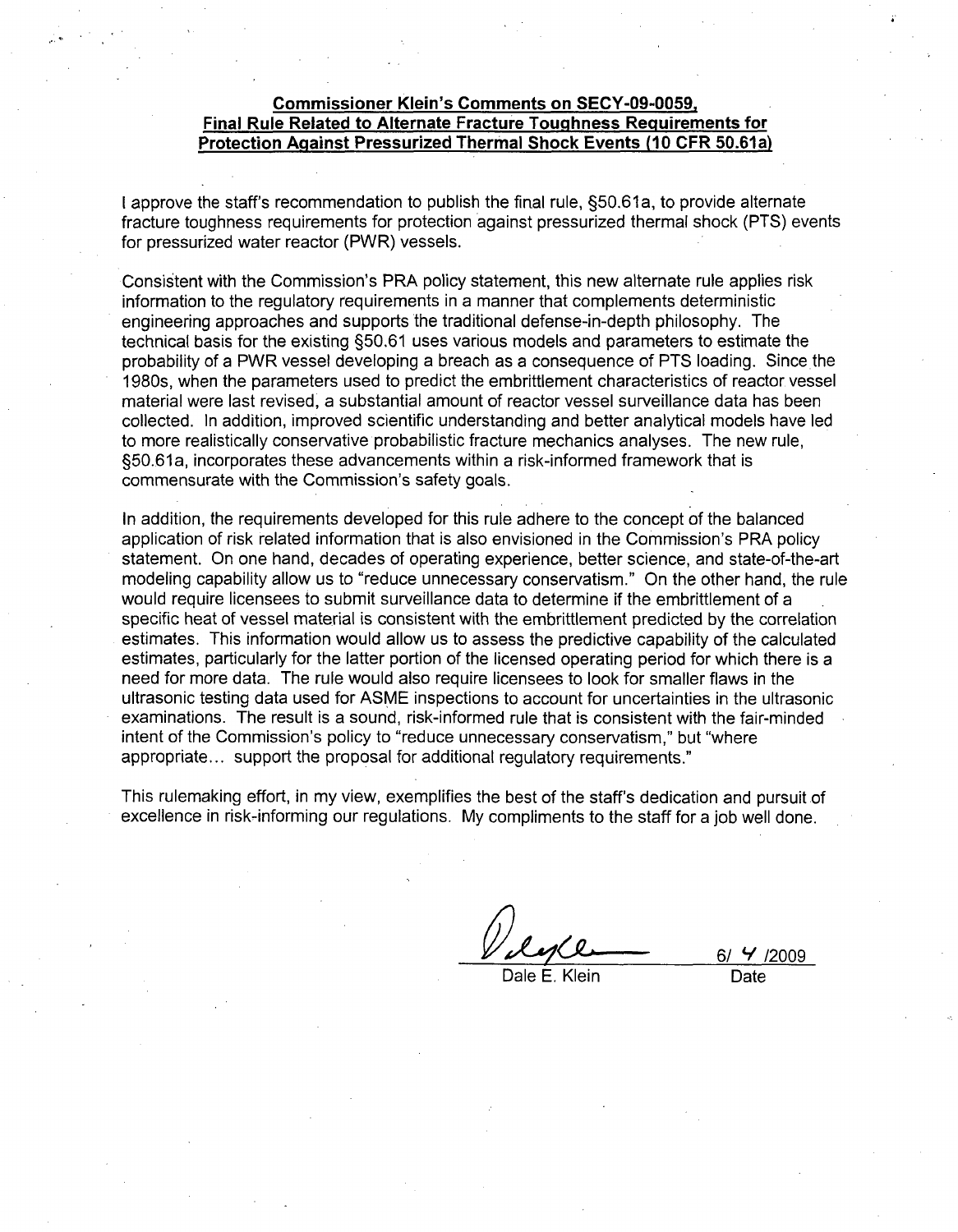# AFFIRMATION ITEM

### RESPONSE SHEET

TO: Annette Vietti-Cook, Secretary

FROM: COMMISSIONER KLEIN

SUBJECT: SECY-09-0059- FINAL RULE RELATED TO ALTERNATE FRACTURE TOUGHNESS REQUIREMENTS FOR PROTECTION AGAINST PRESSURIZED THERMAL SHOCK EVENTS (10 CFR 50.61 a) (RIN 3150-AI01)

| <b>Approved</b> | XХ | <b>Disapproved</b> | <b>Abstain</b> |
|-----------------|----|--------------------|----------------|
|                 |    |                    |                |

Not Participating

COMMENTS: Below XX Attached XX None

I supplement my vote of June 4, 2009, with the attached, additional comments.

(This confirms my Supplemental vote, which was signed on my behalf, by Roger K. Davis on August 24, 2009).

**SIGNATURE** 

09/ **z\_ /09** DATE

Entered on "STARS" Yes x No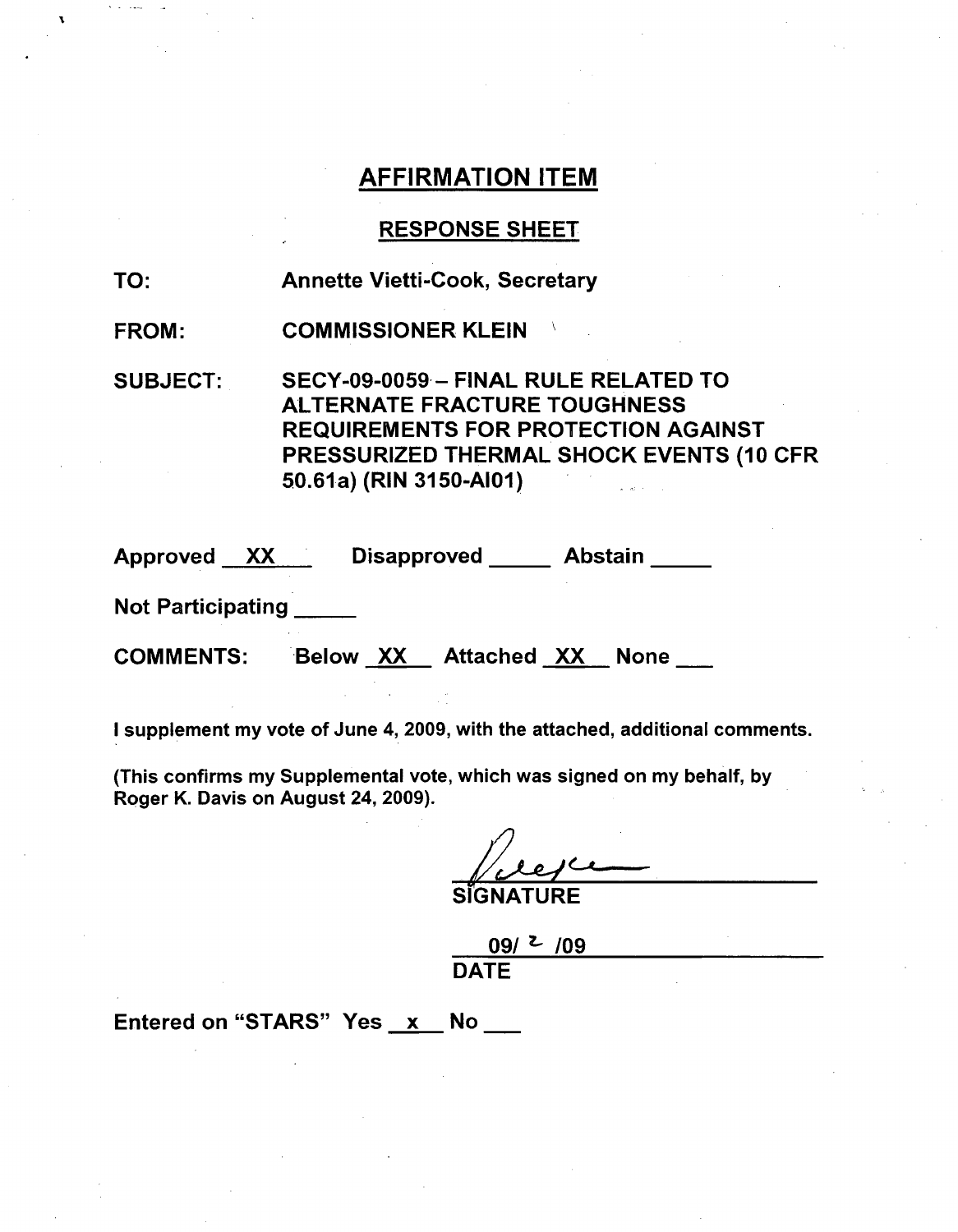#### Commissioner Klein's Supplemental Comments on **SECY-09-0059,** Final Rule Related to Alternate Fracture Toughness Requirements for Protection Against Pressurized Thermal Shock Events **(10** CFR 50.61a)

I am pleased that the Commission has approved 50.61a, the final rule related to alternate fracture toughness requirements for protection against pressurized thermal shock events. **I** submit this supplemental vote to address Chairman Jaczko's additional proposal that all pressurized water reactors (PWRs) update their material embrittlement metric.to meet the requirements of 50.61a using the updated embrittlement correlation.

I respectfully disagree with this suggestion and continue to support the Commission's prior decision, in the proposed rule, not to backfit updated reactor pressure vessel (RPV) embrittlement correlations into 50.61a. The Commission decided that requiring the majority of PWRs who are not close to the reference temperature screening criteria in 50.61 to recalculate their level of embrittlement would impose undue burden and provide no additional benefit in safety. Former Commissioner Peter Lyons commented in his vote, dated April 23, 2009, that "the quantification methods allowed in this rule will maintain safety while allowing licensees the flexibility to reduce the unnecessary conservatism inherent to the current regulations." Subjecting all PWRs to the requirements of 50.61a, thus, would negate this intended benefit of 50.61a.

This rule, however, is not just about reducing unnecessary conservatism. This rule appropriately balances the safety scale by imposing additional requirements. One such requirement is that a licensee adopting this voluntary rule must perform additional analyses of their in-service inspection data to ensure that the flaw distribution within their vessel is consistent with that used to develop the technical bases for this rule. In addition, a licensee must perform more statistically rigorous tests on its available surveillance data to ensure that the embrittlement of its vessel materials is not being underpredicted by the new models. As I've stated before, this balanced approach provides for a sound, risk-informed rule that is consistent with the fair-minded intent of the Commission's PRA policy statement to "reduce unnecesary conservatism," but "where appropriate.., support the proposal for additional regulatory requirements."

Dale E. Klein

 $\frac{\mathcal{L}_{\text{12009}}}{\text{Date}}$